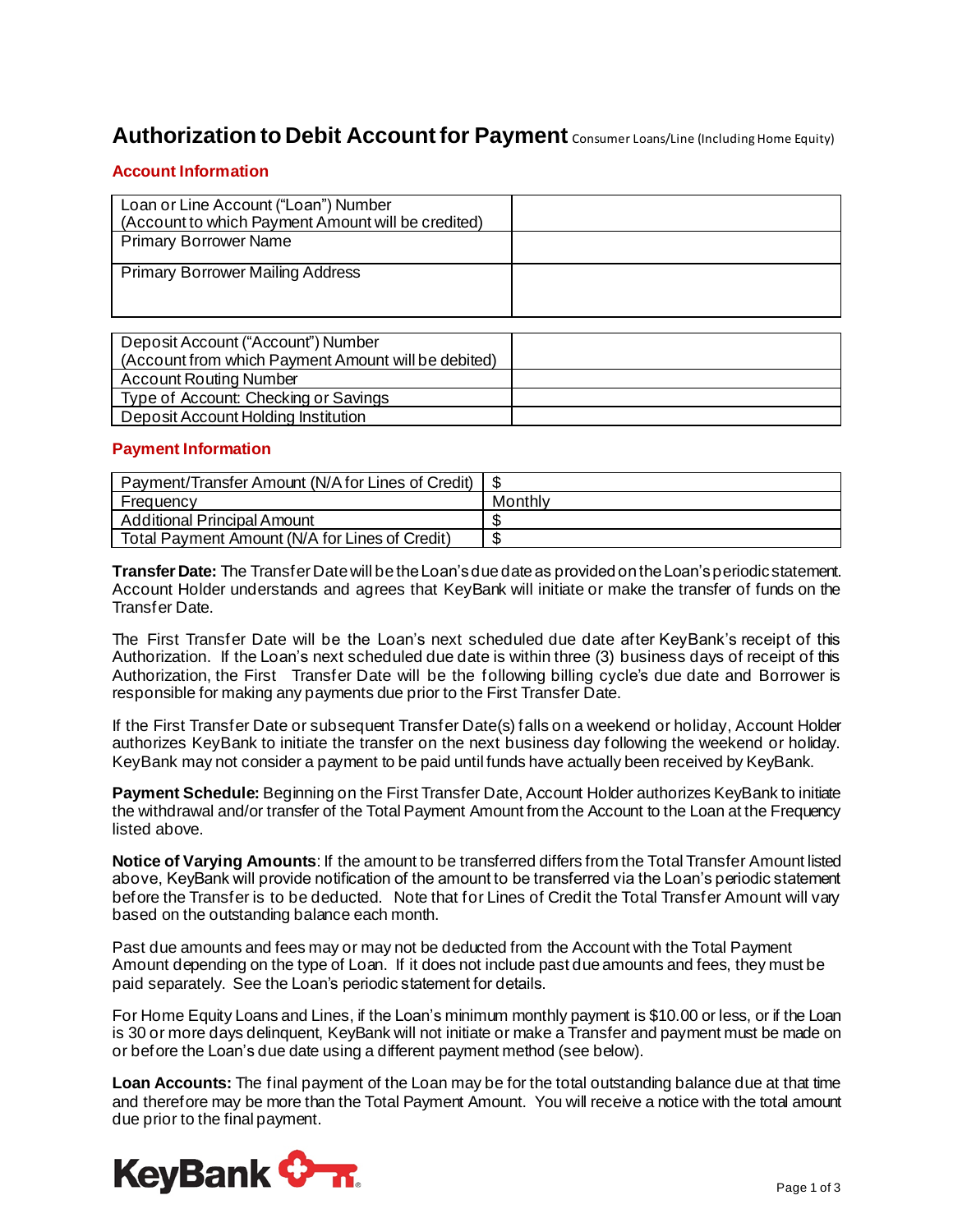#### **Authorization**

By signing below, the undersigned ("Account Holder"): (a) understands and agrees to all of the terms and conditions of this Authorization, (b) authorizes KeyBank National Association ("KeyBank") to automatically debit, withdraw, and/or transfer funds electronically from the Account to the Loan at the time and frequency indicated above ("Transfer"), and (c) agrees that the Transfer will be governed and subject to any applicable laws, rules, regulations, fee schedules, and other applicable agreement or disclosures for the Account and the Loan. Account Holder understands that this Authorization does not change the terms of the Account or the Loan.

**Account Holder has checked the Account Number, Routing Number and other information on this Authorization with extraordinary care and certifies that the information provided is true and accurate and that no other party needs to authorize the Transfer.** If the Account is a business account, the undersigned Authorized Signer on behalf of the business also represents and warrants that (a) all the necessary organizational action has been taken to provide the undersigned the authority to: (i) serve as the Authorized Signer, (ii) execute and deliver this Authorization, (iii) accept the terms and conditions of this Authorization and other related documents, and (iv) request and/or contract for the services selected in this Authorization; and (b) such Authorization and acceptance is not prohibited by its organizational documents or otherwise.

**Overdrafts:** Account Holder will ensure that the Account or any ancillary products or services have adequate funds to cover the Transfer. Account Holder understands that KeyBank may assess a fee if a transfer is returned to KeyBank unpaid for any reason. If the Transfer is declined by the Account**,**  KeyBank may, but is under no obligation to, continue to attempt to make the Transfer until successful. Account Holder understands that KeyBank may unilaterally, and with no prior notice, cancel this Authorization if Account Holder fails to maintain adequate funds in the Account to cover the Transfer. Account Holder understands and acknowledges responsibility to pay any associated overdraft fees and costs relating to the Transfer.

**Cancellation/Change of Automatic Transfers:** This Authorization will remain in full force and effect until it is cancelled or changed by KeyBank or Account Holder. Cancellation or change by either party will not affect the borrower's obligations under the Loan. Account Holder understands and agrees that payments must continue to be made on the Loan and that if payment(s) are not received on or before the Loan's due date, the borrower may incur additional interest charges and late fees.

KeyBank may cancel or change this Authorization, except for the Transfer Amount, for any reason, and at any time. If KeyBank cancels this Authorization, such cancellation may take effect immediately. If KeyBank changes this Authorization, KeyBank will provide reasonable notice to the Account Holder of said change and opportunity to opt-out.

If a change is requested by the Account Holder, such request will be processed by KeyBank and become effective within a reasonable period of time (not to exceed seven (7) business days from receipt of the request). Any changes by Account Holder to this Authorization must be made by submitting a new authorization form.

A request to cancel this Authorization must be received by KeyBank at least three (3) business days before the next scheduled Transfer Date. Account Holder may request cancellation of automatic Transfers by: (1) Calling KeyBank at 1-800-KEY2YOU; (2) visiting a KeyBank branch; or (3) sending the request in writing to the address below. If Account Holder requests KeyBank to cancel a scheduled Transfer three (3) business days before the Transfer is scheduled, and KeyBank fails to cancel the Transfer, KeyBank will be liable for Account Holder's losses or damages.